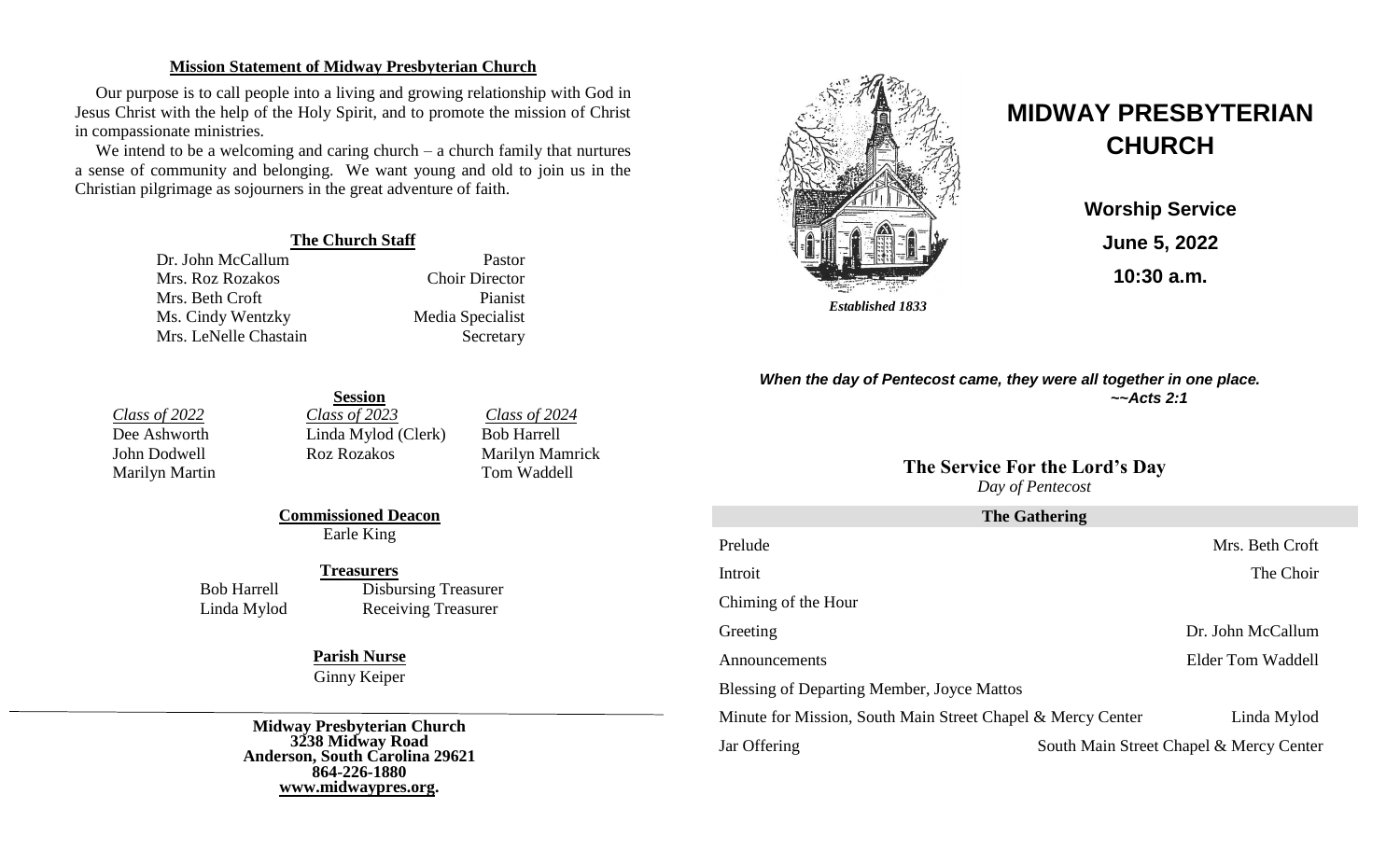### Responsive Call to Worship

Pastor: Only the Spirit's power can fit us for this hour:

**People: Come, Holy Spirit, come!**

Pastor: Instruct, inspire, unite, and help us see Your light:

**People: Come, Holy Spirit, come!**

**Unison: Let us worship God in spirit and in truth!**

Opening Prayer

\*Hymn #794 *"Let All Things Now Living"*

\*Call to Confession

\*Unison Prayer of Confession

Holy and merciful God in your presence we confess our sinfulness, our shortcomings, and our offenses against you. You alone know how often we have sinned in wandering from your ways, in wasting your gifts, in forgetting your love. Have mercy on us, O Lord. Forgive our sins, and help us to live in your light, and walk in your ways, for the sake of Jesus Christ our Savior. (Silent Prayers) Amen.

\*Assurance of Pardon

Pastor: The Peace of God be with you. **People: And also with you.**

\*Gloria Patri

Prayer List

| <b>The Word</b>                                            |                          |                   |  |  |
|------------------------------------------------------------|--------------------------|-------------------|--|--|
| Prayer for Illumination                                    |                          |                   |  |  |
| The Psalm                                                  | Psalm 104:24-35          |                   |  |  |
| Anthem                                                     | "Song of Anointing"      | The Choir         |  |  |
| The New Testament Lesson                                   | Acts $2:1-21$            |                   |  |  |
| Leader: The Word of the Lord.<br>People: Thanks be to God. |                          |                   |  |  |
| Homily                                                     | "The Gathered Community" | Dr. John McCallum |  |  |

## **Responding to the Word**

# \*Affirmation of Faith**The Nicene Creed**

 *We believe in one God the Father Almighty, Maker of heaven and earth, and of all things visible and invisible;*

 *And in one Lord Jesus Christ, the only-begotten Son of God, begotten of the Father before all worlds, God of God, Light of Light, Very God of Very God, begotten, not made, being of one substance with the Father by whom all things were made; who for us, and for our salvation, came down from heaven, and was incarnate by the Holy Spirit of the Virgin Mary, and was made man, and was crucified also for us under Pontius Pilate. He suffered and was buried, and the third day he rose again according to the Scriptures, and ascended into heaven, and sitteth on the right hand of the Father. And he shall come again with glory to judge both the quick and the dead, whose kingdom shall have no end.*

 *And we believe in the Holy Spirit, the Lord and Giver of Life, who proceedeth from the Father and the Son, who with the Father and the Son together is worshiped and glorified, who spoke by the prophets. And we believe one holy catholic and apostolic church. We acknowledge one baptism for the remission of sins. And we look for the resurrection of the dead, and the life of the world to come. Amen.*

Presentation of Tithes and Offerings

The Offertory Prayer \*Doxology

\*Communion Hymn #393 *"Breathe on Me, Breath of God"* 

The Sacrament of Holy Communion

The Invitation

The Prayer of Thanksgiving and The Lord's Prayer

The Words of Institution

The Sharing of the Bread and the Cup

Unison Prayer after Communion

Loving God, we thank you that you have fed us in this Sacrament, united us with Christ, and with one another, and given us a foretaste of the heavenly banquet in your eternal kingdom. Send us out in the power of your Spirit to live and work to your praise. Amen.

| <b>The Sending</b>      |  |                                                           |
|-------------------------|--|-----------------------------------------------------------|
| $*Hymn$ #90             |  | "Joyful, Joyful, We Adore Thee"                           |
| *Charge and Blessing    |  |                                                           |
| Choral Benediction #426 |  | "Blest Be the Tie That Binds"                             |
|                         |  | Blest be the tie that binds Our hearts in Christian love; |
|                         |  | The fellowship of kindred minds Is like to that above.    |
| *Postlude               |  | (*Those who are able may stand.)                          |